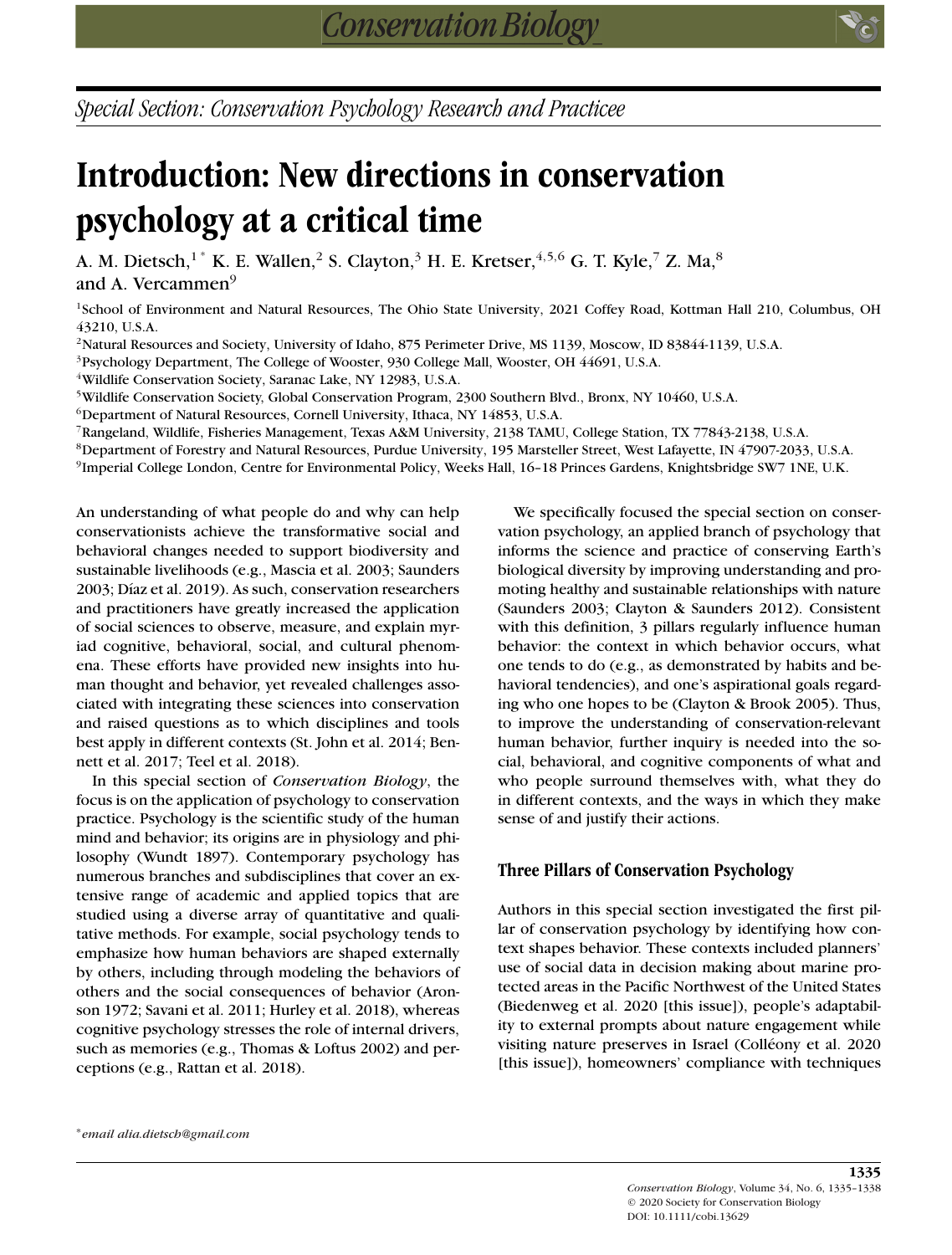to reduce trash raiding by American black bears (*Ursus americanus*) in the Rocky Mountains (U.S.A.) (Lischka et al. 2020 [this issue]), and social influences on Tanzanian tradespeople's decisions to hunt wildlife to sell as bushmeat (Nielsen & Jacobsen 2020 [this issue]). Collectively, these authors demonstrate how context influences decision making among experts on the job, individuals at home or away, and community members making business-related transactions. Their results underscore the role of personal, social, and cultural drivers of conservation behavior (Medina et al. 2019) and the need to represent and respect diverse perspectives in conservation processes (Phillips & Loyd 2006).

The second pillar of conservation psychology highlights that humans regularly navigate the world based on heuristics derived from knowledge, established beliefs, or emotional responses that help simplify an overwhelming number of decisions (World Bank 2015). Such simplifications by individuals are typically based on positive or negative outcomes achieved directly through past experiences or as modeled by trusted or similar entities and individuals. Beliefs and thought processes are not observed directly and must, therefore, be derived by asking people about them or assessing and interpreting their responses to stimuli. Researchers most often ask about people's attitudes (Wallen & Landon 2020 [this issue]), which represent positive or negative evaluations of an object, place, person, group of people, or event (Eagly & Chaiken 1993). Responses to stimuli can be conceptualized in other ways as well, including support of or opposition to conservation actions and trust in individuals, organizations, or governing authorities.

Lischka et al. (2020) describe how trust (a positive evaluation) of local wildlife governing authorities and positive beliefs about bears' impact on quality of life led to decreased rates of compliance, whereas knowledge of neighbors' past experiences with trash-rummaging bears increased compliance. These results suggest that positive beliefs in the absence of prior experiences may inhibit the adoption of new conservation behaviors in routine contexts where habits have formed. Colléony et al. (2020) demonstrate that in relatively novel situations where habits are less established, such as visiting a nature preserve, proconservation behaviors and positive emotions can be prompted with specific messaging. Further research would need to determine the durability and generalizability of this type of behavior change. Finally, Nielsen and Jacobsen (2020) discovered that a desire to avoid negative feelings (in this case regret) dissuaded more people from hunting bushmeat than did an offer of increased salary, yet their results overall suggest different strategies worked for different people. Holistically, these results underscore a need to understand how both social context and individual beliefs operate together on conservation decision making and behavior.

The third pillar of conservation psychology recognizes that human behaviors are also shaped by people's fundamental life goals and aspirations. Theories conceptualize these goals as values (Rokeach 1973; Schwartz 2006) and moral foundations (Haidt 2012) that are, in part, a reflection of culture. Values, moral foundations, and other guiding principles of life help organize and give meaning to behaviors, which can also prompt identity-based conflicts (Hurst et al. 2020). Just how central values are to understanding human behavior in conservation contexts is highlighted by Wallen and Landon's (2020) systematic map of conservation psychology, which shows values are the second-most studied concept. Winkler-Schor et al. (2020 [this issue]) investigated relationships between a typology of values and self-reported conservation behaviors, finding that altruistic (i.e., concern for others' welfare), biospheric (i.e., concern about costs and benefits to ecosystems), and eudaimonic (i.e., concern about pursuit of meaning and self-realization) values are closely associated with private-sphere conservation behaviors that are more often reported than publicsphere behaviors. Values represent patterns of beliefs and behaviors typically associated with groups of people and are, therefore, not expected to predict every single behavior over an individual's lifetime. To illustrate, conservationists overwhelmingly embrace values that prioritize the needs of others, including wildlife (Bruskotter et al. 2019), yet also engage in environmentally harmful behaviors, such as owning more pets and traveling to work via gas-guzzling vehicles (Balmford et al. 2017). When narrowly focused on a single behavior or intention, or a single point in time, this discrepancy appears as a values-action gap (Blake 1999). Thus, we underscore the need to investigate when and how our aspirational goals shape conservation-relevant behaviors as part of a multipillar approach.

## **Methods of Conservation Psychology**

Ideally, conservation psychology research that builds from the 3-pillar approach would use methods—both in research design and analytical approaches (Kaplan 1964)—that address the human system of context, behavioral tendencies, and aspirational goals, such as values. Such approaches may require mixed, structural, or hierarchical statistical models to account for multilevel processes that assess the role of latent variables not directly observable (Kyle et al. 2020 [this issue]). The complexity of latent cognitive variables increases as cultural and temporal considerations increase, as demonstrated by Biedenweg et al. (2020), who describe how such complexity can be captured in a participatory cognitive mapping technique that enable comparison of the content and structure of participants' perceptions across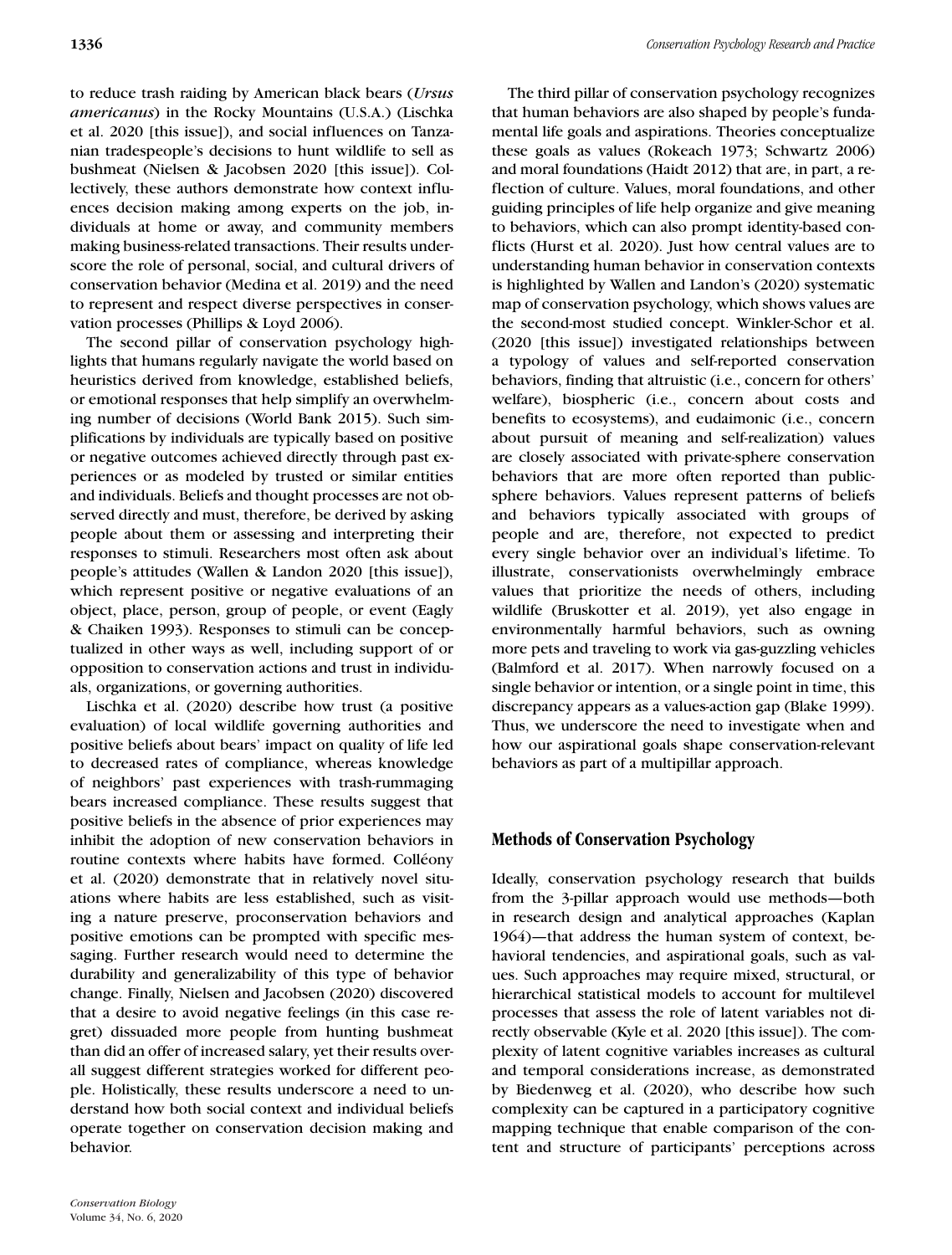time and culture to improve marine conservation planning, evaluation, and collaboration.

Conservation social science researchers must carefully consider research design and analytical approaches (Newing 2011), which can affect the translation of research outcomes to conservation action and practice (Toomey et al. 2017). Kyle et al. (2020) highlight the researcher's responsibility to ensure reliable and valid inferences from statistical models, particularly those built on measures of latent constructs commonly employed in quantitative psychology. That responsibility includes transparency, because analyses should balance considerations of theory, observation, and previous evidence, and may require adjustments to modeling procedures for findings to be relevant (Whitehouse-Tedd et al. 2020). Wallen and Landon (2020) found a majority (58%) of conservation social science studies have been descriptive and a rare few (2%) have been experimental. Descriptive studies typically lack causal inference, which can limit the robustness of conclusions. Causal inference is an integral part of psychology's epistemological approach (usually by means of experimental control and systematic manipulation) to understanding human thought and behavior and could, therefore, play a central role in conservation psychology as well. Colléony et al. (2020) and Lishcka et al. (2020) effectively demonstrate that experiments and quasi experiments can be employed within cross-sectional (one time) and longitudinal (follow-up or repeated-exposure) designs when such designs have treatments and control groups, random assignment into groups, and treatments that are ethical in the conservation context (Newing 2011).

As conservationists seek to improve and sustain positive biodiversity and livelihood outcomes, it is worth critically assessing the rigor and efficacy of methods used (St. John et al. 2014). Cross-sectional quantitative and qualitative survey methods are commonly employed and seemingly most feasible due to time, logistical, and financial constraints, yet are not the only useful methods. Additionally, current training practices tend to support and promote these approaches, which may limit understanding of the role other methods can play in increasing understanding of psychological processes. Given policy and decision makers' biases about what constitutes reliable science and the complexity of research questions often needing to be addressed in conservation contexts, it is likely that experimental and longitudinal designs can help isolate causes and effects on choices and behaviors affecting biodiversity or the implementation of conservation programs.

#### **Next Steps for Conservation Psychology**

The papers in this special section demonstrate the potential of conservation psychology to enhance conservation theory and practice. Psychology can help identify the contextual, individual, and cultural factors that have a powerful influence on human behavior and outline strategies that support behavior change. However, traditional psychological research often focuses on simplified behaviors in a laboratory setting rather than complex behaviors occurring in real-world contexts, and on short time frames rather than lasting impacts. As is the case in its parent discipline, conservation psychology research is also disproportionately focused on Western and developed countries and conducted by Westerners (Henrich et al. 2010). Psychological research that can forge multidisciplinary and cross-cultural collaborations can help develop and test theories and interventions through a range of investigative methods to create more effective and lasting behavior changes across time and space (Nielsen et al. 2020).

With this special section, we, the guest editors, sought to demonstrate the theoretical, methodological, and practical aspects of conservation psychology. Initially, we received 84 submissions and ultimately selected and edited the final submissions in this section with assistance from external reviewers. We believe the high number of submissions underscores the significant interest in conservation psychology, despite past publication rates being low (Selinske et al. 2018). Our efforts are not an allinclusive demonstration of the breadth and depth of conservation psychology. For example, the review process resulted in quantitative studies, primarily surveys, being overrepresented when qualitative, mixed-methods, replication, and meta-analysis studies are equally important. Likewise, contributed papers represent research conducted on 3 continents, yet greater representation of the Global South is needed (Wallen & Landon 2020).

Our prioritization of diverse psychological aspects across manuscripts did not result in directly uplifting the work of diverse authors. As such, we sought to cite diverse scholars in this introductory essay and further encourage others to support and feature the work of scholars from underrepresented groups (Puritty et al. 2017; Miriti et al. 2020). For conservation psychology to improve—in terms of theory, methods, practitioners, application, and embracing of diversity—we believe it should be recognized as a hub science (Boyack et al. 2005) that serves conservation with and for all. Conservation psychology can ultimately permeate and inform diverse approaches to collaboration, planning, analyses, policy, and problem solving for improved outcomes.

#### **Literature Cited**

Aronson E. 1972. The social animal. W.H. Freeman, New York. [https://](https://en.wikipedia.org/wiki/The_Social_Animal_%28Aronson_book%29) [en.wikipedia.org/wiki/The\\_Social\\_Animal\\_%28Aronson\\_book%29.](https://en.wikipedia.org/wiki/The_Social_Animal_%28Aronson_book%29)

Balmford A, Cole L, Sandbrook C, Fisher B. 2017. The environmental footprints of conservationists, economists and medics compared. Biological Conservation **214:**260–269.